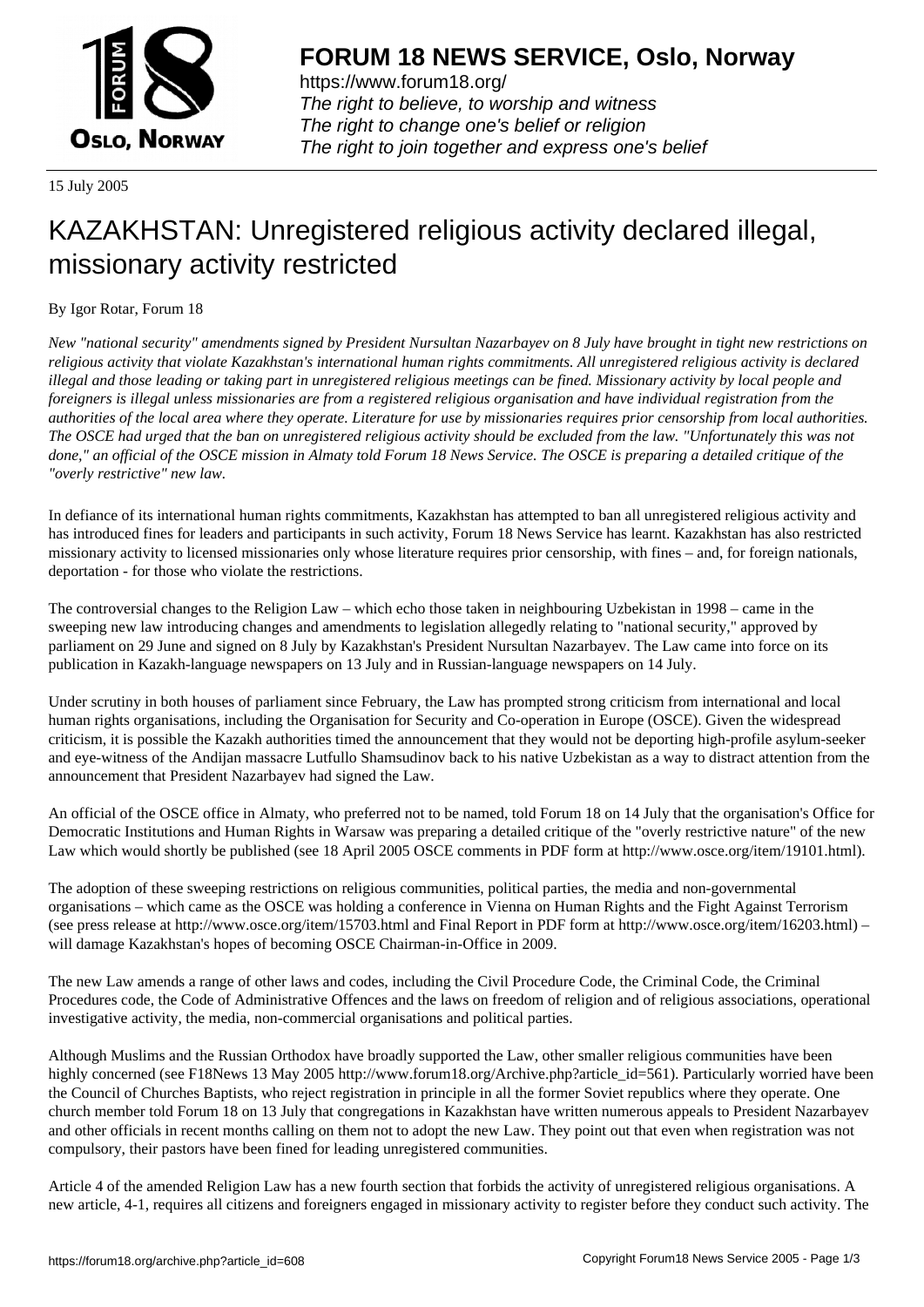A new article, 4-2, sets out the way missionaries register with the local authorities annually: the potential missionary has to present the local authorities with proof that they represent a registered religious organisation which has specifically engaged them to do missionary activity in the local area and all literature, video and other materials that the missionary intends to use for local officials to censor. Any new materials to be used after the missionary already has registration also have to be submitted to the local authorities for censorship.

A new article, 10-1, bans all activity by religious organisations whose activities have been suspended or banned by a court.

The new Law also made corresponding changes to the Administrative Code, adding a new article, 374-1, to punish "leadership of and participation in the activity of public and religious associations that have not been registered in accordance with the law of the Republic of Kazakhstan, as well as financing their activity". Under this article:

- The leadership of the activity of public and religious associations that have not been registered in the proper manner, and also those organisations whose activity has been halted or banned will attract a fine amounting to 100 times the minimum monthly wage, currently 971 Tenge [47 Norwegian Kroner, 6 Euros, or 7 US Dollars].

- Participation in the activity of public and religious associations that have not been registered in the proper manner and also those organisations whose activity has been halted or banned will attract a fine amounting to 50 times the minimum monthly wage.

- The financing of the activity of public and religious associations that have not been registered in the proper manner and also those organisations whose activity has been halted or banned will attract a fine amounting to 200 times the minimum monthly wage.

However, Kazakh law professor Professor Podoprigora - who was a keynote speaker at the OSCE conference, as was John Kinahan of Forum 18 - and Aleksandr Klyushev, head of the Association of Religious Organisations of Kazakhstan both subsequently noted that these "national security" amendments, to require all religious activity to be registered, contradict themselves (see F18News 4 August 2005 http://www.forum18.org/Archive.php?article\_id=625).

Additions have also been adopted to Article 375 of the Administrative Code, an article that already punishes violations of the Religion Law (including refusal to register a religious organisation). According to the new addition, "Missionary work carried out by citizens, foreign citizens and persons who have no citizenship, without the appropriate registration, will attract a fine of up to 15 times the monthly wage of a citizen, while foreigners and persons without citizenship will be fined up to 15 times the monthly wage and will be expelled beyond the borders of the Republic of Kazakhstan."

Article 375 also now punishes leaders of religious organisations that break any law with fines of up to thirty times the minimum monthly wage, while the organisations themselves can be fined up to 200 times the minimum monthly wage and banned for up to six months. Religious organisations that "systematically carry out activity in defiance of their statute" or refuse to stop activities that led to their being suspended face fines of up to 300 times the minimum monthly wage and a total ban on their activities, while leaders of such organisations can be fined up to 40 times the minimum monthly wage.

The OSCE official told Forum 18 that the organisation had recommended that the Religion Law amendment banning unregistered religious activity should be excluded. "Unfortunately this was not done," the official declared. "We reckon that the parliamentary deputies only took on board one of our recommendations, excluding the amendment that would have granted the prosecutor's office the right to halt the activity of media outlets, political parties and religious organisations before a court decision had been reached."

One activist who has been involved in lobbying parliament during the adoption process takes some comfort from the exclusion of a few of the harshest measures in earlier drafts. Aleksandr Klyushev, of the Association of Religious Organisations of Kazakhstan, pointed out that the definition of missionary activity has been changed. In the initial draft Law, missionary activity was defined as "promoting a faith by means of religious proselytising activity".

"Effectively, every individual believer fell into this definition," he told Forum 18 on 14 July. "But we have managed to ensure that missionary activity is defined in the Religion Law as teaching and promoting a religion by means of religious proselytising preaching which is not included in the statute of a religious organisation that is active in Kazakhstan." Klyushev hopes that it will not now be possible to see representatives of any faith as missionaries, even if they have just one registered group in Kazakhstan.

Klyushev also voiced some satisfaction that although the initial amendment to Article 5 of the Religion Law stated that "the religious education of a child must not harm his all-round development or physical and moral health", pressure from religious believers has ensured that the term "all-round development" has been omitted. "The phrase 'all-round development' could be applied very widely, even, for example, to an atheist education, and so we are very pleased we have managed to exclude it."

At the same time, Klyushev declared himself extremely dissatisfied at the introduction of Article 374-1 and the amendments to Article 375 of the Administrative Code. "Even before President Nazarbayev signed this Law, local officials started treating it as